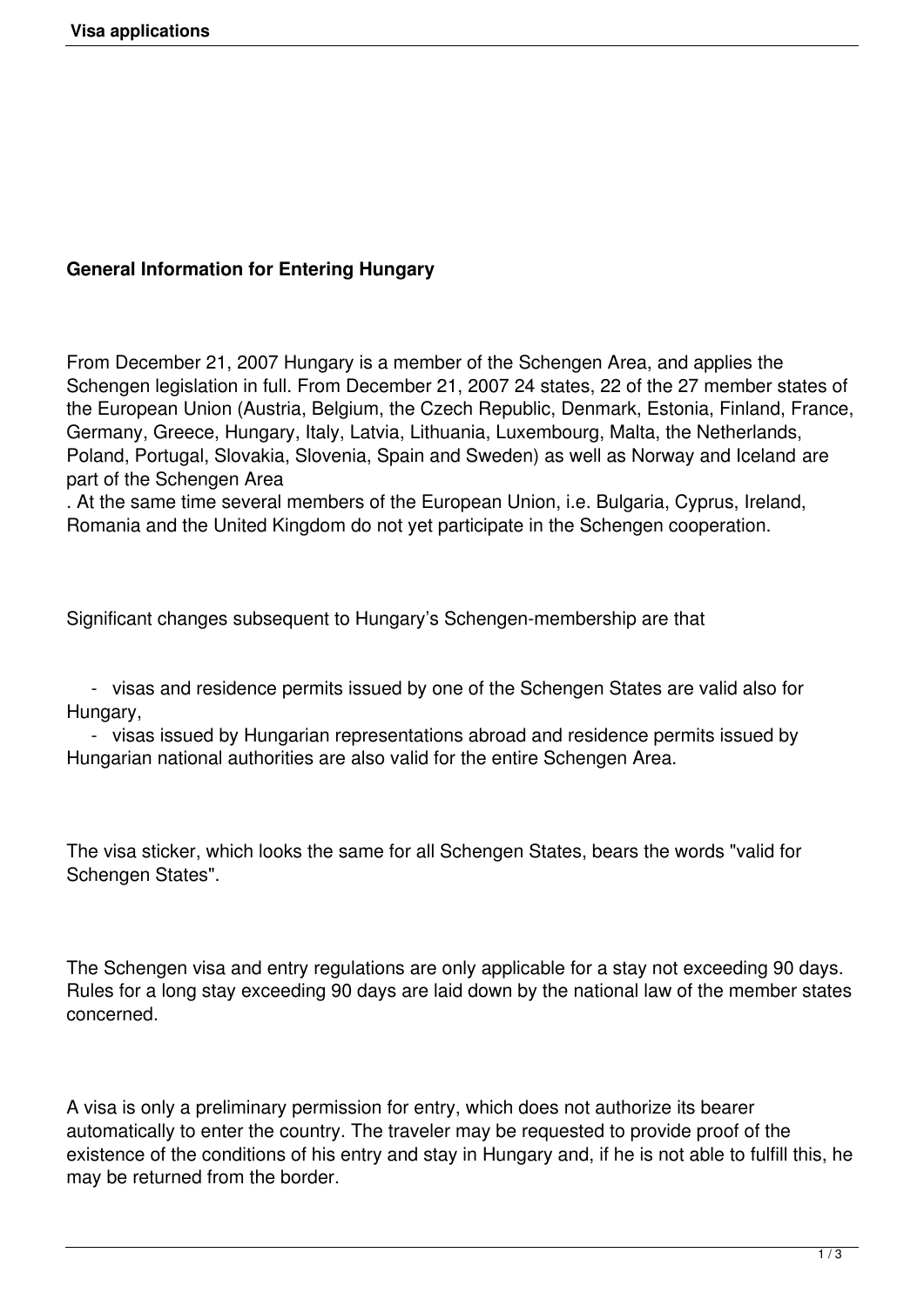## **Visa Exemptions**

## **Visa free entry**

Citizens of the EU/EEA member states and of the following countries may travel to Hungary without a visa and may stay there for a maximum period of 90 during the 6 months from the date of the first entry (if the conditions required for staying are met):

Andorra, Argentina, Australia, Brazil, Brunei, Canada, Chile, Costa Rica, Croatia, Guatemala, Holy See, Honduras, Hong Kong (the exemption applies only to holders of a "Hong Kong Special Administrative Region"), Iceland, Israel, Japan, Macao (the exemption applies only to holders of a "Regio Administrativa Especial de Macau" passport), Malaysia, Mexico, Monaco, New Zealand, Nicaragua, Norway, Panama, Paraguay, Salvador, San Marino, Singapore, South Korea, Switzerland, United States of America, Uruguay, Venezuela (Please check the c ountry list

).

Stateless persons and recognized refugees holders of a Travel Document issued by one of the above mentioned states, can enter without a visa.

Stateless persons and refugees residing in a Member State, having a travel document issued by the Member State concerned are entitled for a visa free entry. Member State means: "old" and "new" Schengen Member States, Cyprus, Romania and Bulgaria.

In possession of a valid D+C visa issued by one of the Schengen states, within the first three month of the validity of the visa, the holder is entitled for a visa free entry. In possession of a D visa, the holder may only transit through Hungary to the issuing country without visa.